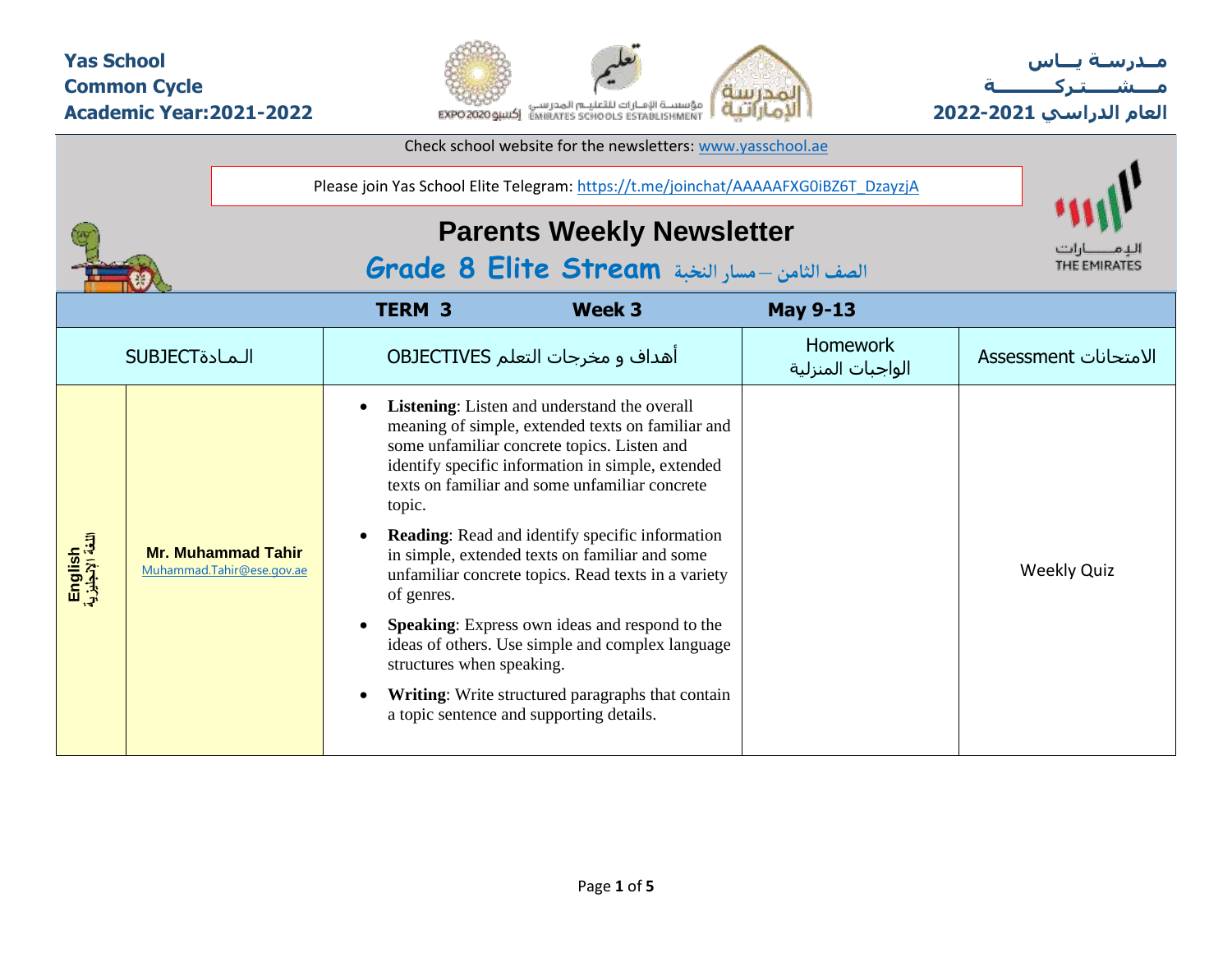| Math<br>الرياضيات               | <b>Mr. Mohammad Bassam</b><br>(8G)<br>mohammadb.hassan@ese.gov.<br>$\underline{ae}$ | <b>Module 12 - Logical Arguments and Line</b><br><b>Relationships</b><br>M12L7 – Parallel Lines and Transversals<br>$M12L8 -$ Slope and Equations of Lines<br>M12L9 - Proving Lines Parallel<br>M12L10 – Perpendiculars and Distance                                                                                                                                                                                                                                                               | <b>On ALEKS</b>                      | <b>Weekly Pop-Quiz</b><br><b>Covered lessons:</b><br>(M12L3, M12L4, M12L5)<br>on Thursday 12th May 2022 |
|---------------------------------|-------------------------------------------------------------------------------------|----------------------------------------------------------------------------------------------------------------------------------------------------------------------------------------------------------------------------------------------------------------------------------------------------------------------------------------------------------------------------------------------------------------------------------------------------------------------------------------------------|--------------------------------------|---------------------------------------------------------------------------------------------------------|
| Math<br>الرياضيات               | <b>Mr. Raju (8E &amp; 8F)</b><br>Nagaraju. Boyina@ese.gov.ae                        | Identify special angle pairs, parallel and skew<br>lines, and transversals.<br>Find values by applying theorems about parallel<br>lines and transversals<br>Classify lines as parallel, perpendicular, or neither<br>$\bullet$<br>by comparing the slopes of the lines.<br>Classify lines as parallel, perpendicular, or neither<br>$\bullet$<br>by comparing the equations of the lines.<br>Apply angle relationship theorems to identify<br>$\bullet$<br>parallel lines and find missing values. | Homework will be on ALEKS            | Quiz will be on Thursday<br>M12L3, M12L4, M12L5<br>and M12L6                                            |
| Science<br>العلوم               | <b>Mr. Mariam (8E, 8F, 8G)</b><br>Carl.Addison@ese.gov.ae                           | M19L4 - CHEMICAL RATES AND EQUILIBRIUM<br><b>M21L1 - HOW SOLUTIONS FORM</b><br><b>M21L2- CONCENTRATION AND SOLUBILITY</b>                                                                                                                                                                                                                                                                                                                                                                          | <b>Activities on LMS</b>             | <b>WEEKLY QUIZ ON</b><br>M19L 1,2,3                                                                     |
|                                 | المعلم حلمي (بنين)<br>Helmi.Belguesmi@moe.gov.ae                                    | •       `ذنب اسمه طوّاف ( الفصول :ألم / أنشى الغراب/ لقاء)                                                                                                                                                                                                                                                                                                                                                                                                                                         | <mark>حل الأنشطة على LMS</mark>      |                                                                                                         |
| Arabic<br>اللغة العربية         | المعلّمة هناء (بنات+بنين)<br>Hana.alsuwaidi@ese.gov.ae                              | • رواية ذنب اسمه طواف ( 6-10 )                                                                                                                                                                                                                                                                                                                                                                                                                                                                     | حل منصة ألف<br>وإكمال الأنشطة في LMS | الاختبار في الفصول يوم الجمعة                                                                           |
| Islamic<br>التربية<br>الإسلامية | المعلمة عائشة العلوى (بنات)<br>ayesha.alalawi@ese.gov.ae                            | الإيمان والنذور<br>غزوة حنين                                                                                                                                                                                                                                                                                                                                                                                                                                                                       | حل الأنشطة LMS                       | •    تسميع سورة يس 55-63<br>•    حفظ حديث الإقتداء في الخير                                             |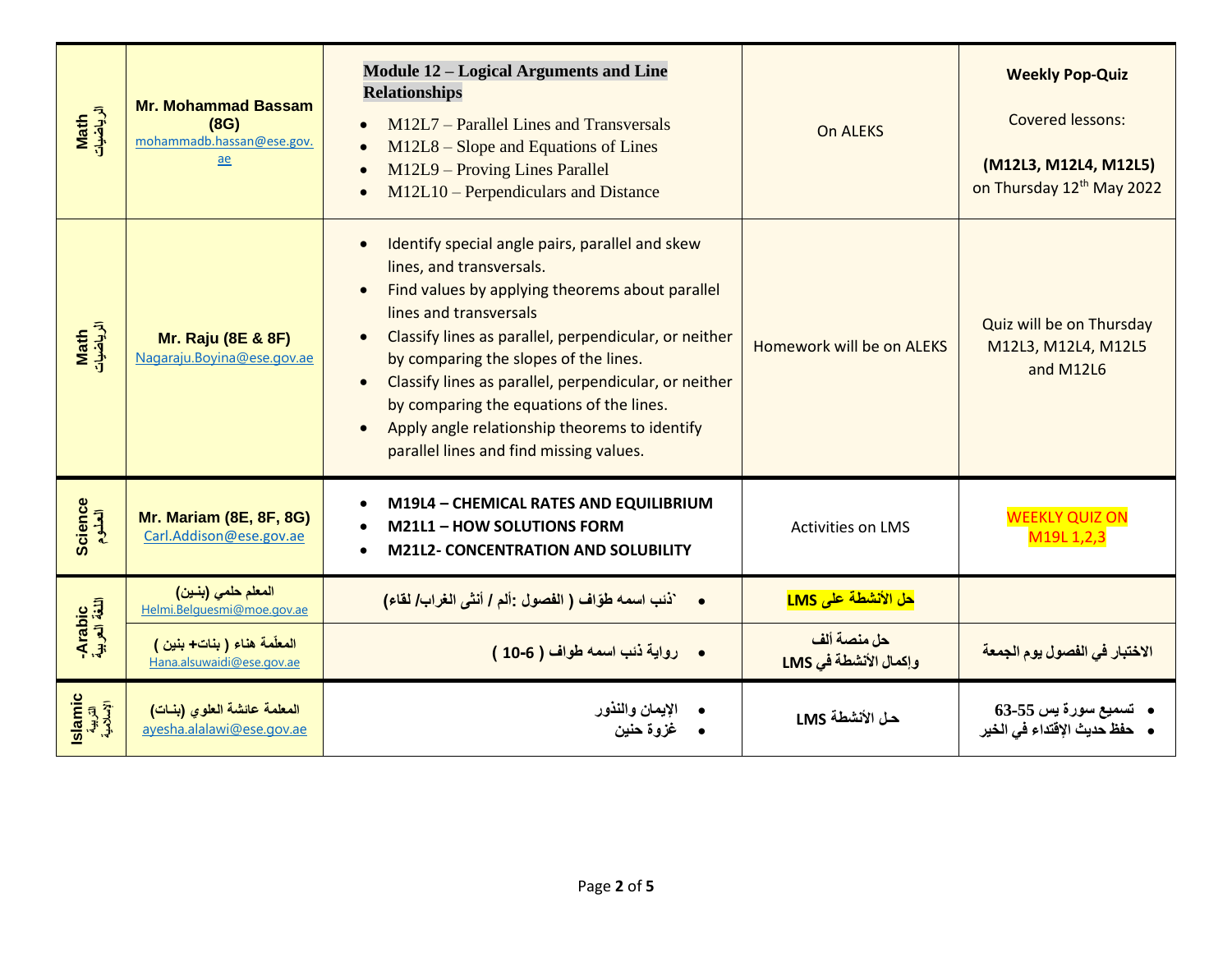| Social Studies + ME<br>والتربية الأخلاقية<br>الدراسات الاجتماعية | المعلمة جيهان حافظ<br>gihan.hafez@ese.gov.ae                              | استكمال درس أمريكا اللاتينية                                                                                                                                                                                                                                                                                                                                                                                                      | حل أنشطة منصة LMS                                            | الانتهاء من كتابة التقرير<br>في عشرين صفحة من كتاب<br>ومضات من فكر محمد بن راشد<br>وقسم البنات:<br>الانتهاء من المجسم التراثي |
|------------------------------------------------------------------|---------------------------------------------------------------------------|-----------------------------------------------------------------------------------------------------------------------------------------------------------------------------------------------------------------------------------------------------------------------------------------------------------------------------------------------------------------------------------------------------------------------------------|--------------------------------------------------------------|-------------------------------------------------------------------------------------------------------------------------------|
| التصعيم والتكنولوجية<br>$\overline{a}$                           | المعلمة رولا (8E,8F,8G)<br>rola.mohamed@ese.gov.ae                        | Create pseudocode and flowcharts to represent<br>$\overline{\phantom{0}}$<br>algorithms for complex programming problems.<br>Integrate sequences, conditionals and loops into<br>a program.<br>Construct a program using operations to change<br>the value of appropriately names variables.<br>Prepare a solution from the decomposed parts<br>of a problem to facilitate the design,<br>implementation and review of a program. | <b>Activities on LMS</b><br><b>Self-Learning Unit on LMS</b> |                                                                                                                               |
| <b>Drama</b><br><b>BAK-5</b>                                     | المعلم محمود صابر (بنين)<br>mahmoud.hmohamed@ese.gov.<br>$\underline{ae}$ | تطوير المشهد التمثيلي                                                                                                                                                                                                                                                                                                                                                                                                             |                                                              |                                                                                                                               |
|                                                                  | المعلمة فاطمة (بنات)<br>fatma.abdelaziz@ese.gov.ae                        | تطوير المشهد التمثيلي                                                                                                                                                                                                                                                                                                                                                                                                             |                                                              |                                                                                                                               |
| Music<br>موسیقی                                                  | المعلم سلمان (بنين)<br>Selmen.zenned@ese.gov.ae                           | القوالب الآلية والغنائية في الموسيقى العربية                                                                                                                                                                                                                                                                                                                                                                                      |                                                              |                                                                                                                               |
|                                                                  | المعلمة رحمه (بنات)<br>Rahma.Mehrez@moe.gov.ae                            | الموسيقى في المجتمع- التواصل                                                                                                                                                                                                                                                                                                                                                                                                      |                                                              |                                                                                                                               |
|                                                                  | المعلمة فاتن (بنين)<br>faten.koussa@ese.gov.ae                            | درس عالم الأحجار                                                                                                                                                                                                                                                                                                                                                                                                                  |                                                              |                                                                                                                               |
| Visual Art<br>الفئون البصرية                                     | المعلمة جيهان (بنات)<br>gehan.elhawy@ese.gov.ae                           | عالم الأخشاب                                                                                                                                                                                                                                                                                                                                                                                                                      |                                                              |                                                                                                                               |
|                                                                  | <b>Mr. Wassim (Boys)</b><br>wassim.khouaja@ese.gov.ae                     | <b>Healthy food</b>                                                                                                                                                                                                                                                                                                                                                                                                               | <b>SELF-LEARNING IN LMS</b>                                  |                                                                                                                               |
| Health & Physical<br>Education<br>التربية الرياضية               | <b>Ms. Sabiha (Girls)</b><br>sabiha.alkerwi@ese.gov.ae                    | Demonstrates motor skills in hacking games<br>(Handball)                                                                                                                                                                                                                                                                                                                                                                          |                                                              |                                                                                                                               |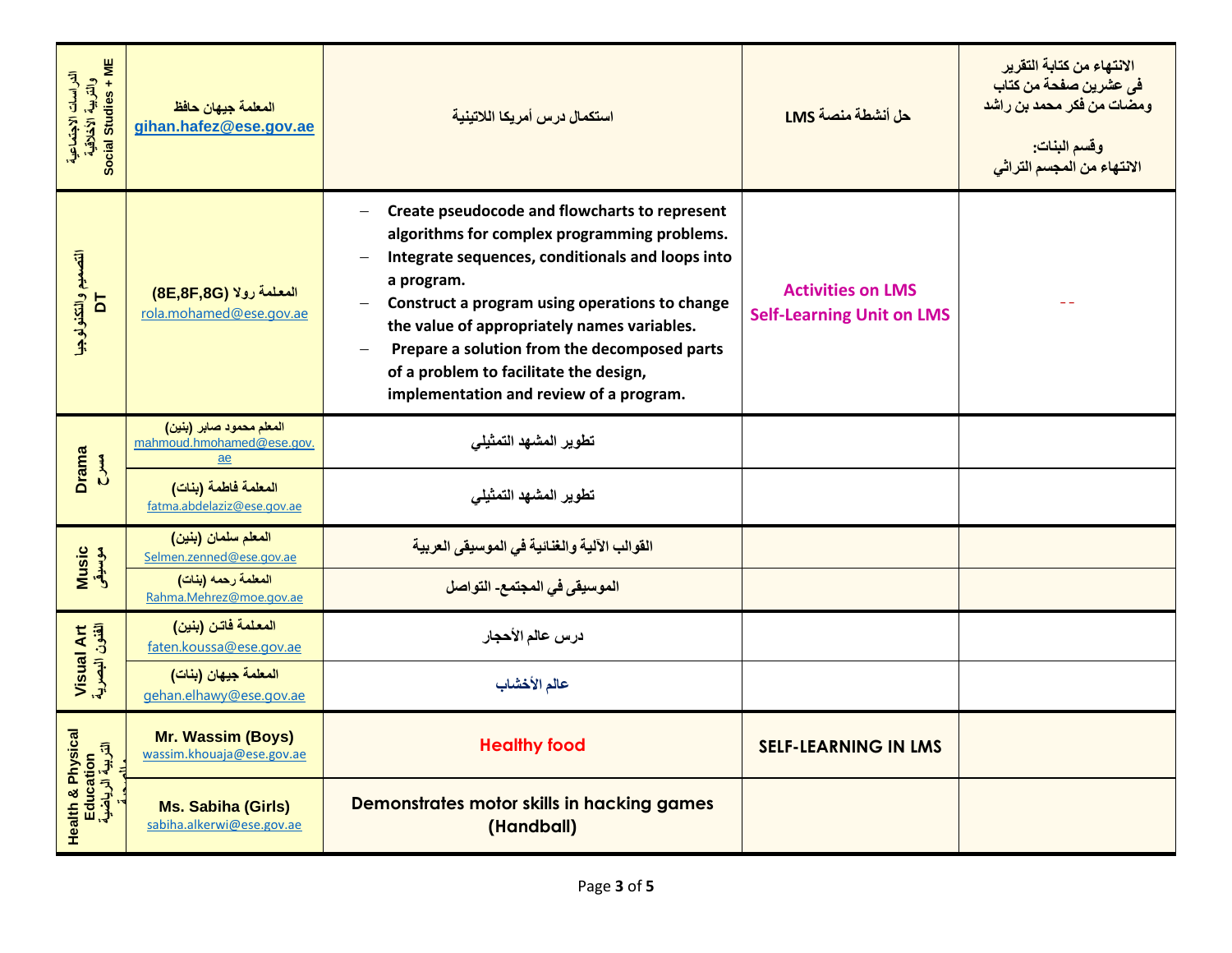| Mandarin<br>البرنامج الصيني | Mr. Yi Zeng (Boys)<br>Yi.Zeng@ese.gov.ae           | 1. Be able to know words about places: 医院、学校<br>食堂、饭店、公司<br>2. Be able to use the structure: " $\pm$ zai+place+ to do<br>sth" to express an action happened in a place.<br>3. Be able to write character: $\Box$ | Wordwall practice |  |
|-----------------------------|----------------------------------------------------|------------------------------------------------------------------------------------------------------------------------------------------------------------------------------------------------------------------|-------------------|--|
|                             | <b>Ms. Li Shuai (Girls)</b><br>Shuai.Li@ese.gov.ae | 1. Be able to know words about places: 医院、学校<br>食堂、饭店、公司<br>2. Be able to use the structure: " $\pm$ zai+place+ to do<br>sth" to express an action happened in a place.<br>3. Be able to write character: $\Box$ | Wordwall practice |  |

|                                                                                                                                                                        |              |                |                |                |                 |                 |                |                |   |        |    |  | مواعيد الفحوصات الدوريــة التي يجـب إجـراؤها للطلبــة خــلال الفصل الثالث من العام الدراسي 2021-2022 م                                                                                                      |  |  |  |  |                  |              |               |                 |                               |                        |  |
|------------------------------------------------------------------------------------------------------------------------------------------------------------------------|--------------|----------------|----------------|----------------|-----------------|-----------------|----------------|----------------|---|--------|----|--|-------------------------------------------------------------------------------------------------------------------------------------------------------------------------------------------------------------|--|--|--|--|------------------|--------------|---------------|-----------------|-------------------------------|------------------------|--|
| إبريل April                                                                                                                                                            | $\mathbf{1}$ | $2^{\circ}$    | 3              | $\overline{4}$ | 5               | 6               |                | $8\phantom{1}$ | 9 |        |    |  | $10$   11   12   13   14   15   16   17   18   19   20   21   22   23                                                                                                                                       |  |  |  |  |                  |              | $24$ 25 26 27 | 28              | 29                            | 30                     |  |
| مايو May                                                                                                                                                               |              | $\overline{2}$ | 3              |                | 5               | 6               | $\overline{7}$ | 8              | 9 | $10\,$ | 11 |  |                                                                                                                                                                                                             |  |  |  |  | $20$ 21 22 23 24 | $25 \mid 26$ | 27            | $\overline{28}$ | 29                            | $30 \mid 31$           |  |
| یونیو June                                                                                                                                                             |              | $\overline{2}$ | $\overline{3}$ |                | $4 \mid 5 \mid$ | $6\overline{6}$ |                |                |   |        |    |  | 7   8   9   10 <mark>  11   12  </mark> 13   14   15   16   17   18   19   20   21   22   23   24 <mark>  25   26  </mark> 27   28                                                                          |  |  |  |  |                  |              |               |                 | 29                            | 30                     |  |
|                                                                                                                                                                        |              |                |                |                |                 |                 |                |                |   |        |    |  | يجب إجراء الـفحص والحصـول عـلى نتيجـة سـلـبيـة لا تتجــاوز مـدة 96 ساعـة في بـدايـة الـفـصـل الدراسي قـبـل الدخـول إلى المبنى المدرسي.                                                                      |  |  |  |  |                  |              |               |                 | <u>96 ساعة</u>                |                        |  |
|                                                                                                                                                                        |              |                |                |                |                 |                 |                |                |   |        |    |  | يجب إجراء الفحص الدوري <mark>شهريًا</mark> (الفحص المخبري الـPCR) للطلبة <mark>من فئة ما دون 16 عامـًا</mark> . (و يتطلب إجراء الفحص قبل إنقضـاء مدة الشهـر).                                               |  |  |  |  |                  |              |               |                 |                               | <mark>كل شــهـر</mark> |  |
| يجب إجراء الفحص الدوري <mark>كل أسبوعين</mark> (الفحص المخبري الـPCR) <mark>للطلبة من فنة 16 عامـًا فما فوق</mark> . (و يتطلب إجراء الفحص قبل إنقضـاء مدة الأسبـوعين). |              |                |                |                |                 |                 |                |                |   |        |    |  |                                                                                                                                                                                                             |  |  |  |  |                  |              |               |                 | <mark>كل أســـبـو عـين</mark> |                        |  |
|                                                                                                                                                                        |              |                |                |                |                 |                 |                |                |   |        |    |  | الـتـطـعـيم إلـزامي للطـلبة الـذين يبلـغـون من العـمر 16 سنـة فـمـا فـوق فـقـط ، وغـير إلزامي للـطـلـبة دون سن 16 سنـة (اخـتياري ويـوصى بـه).                                                               |  |  |  |  |                  |              |               |                 |                               | <b>SEPTE</b>           |  |
|                                                                                                                                                                        |              |                |                |                |                 |                 |                |                |   |        |    |  | يجب تسليم نسخــة مطـبوعــة من تـقـرير نتيجة الفحـص السلبيـة والمستخـرج من تـطـبيـق الحـصـن لمربـي/ة الصف_<br>يجـب تسليم نسخــة مطبوعــة من تـقـرير التـطـعـيم والمستخـرج من تـطـبيـق الحـصـن لمربـي/ة الصف_ |  |  |  |  |                  |              |               |                 | $\bullet$                     |                        |  |

و فيما يأتي مواعيد وموقع الفحص المعتمد للطلبة ولأعضاء الكادر التعليمي بمدرسة ياس:

المكان: مركز الفحص (شركة ياس كلينيك) بمدرسة الأصايل

األوقات:

- .<br>● يوم السبت الموافق 7 مايو 2022 م ، من الثالثة ظهرًا وحتى العاشرة مساءً ً
- ويوم الأحد الموافق 8 مايو 2022 م ، من التاسعة صباحًا وحتى الرابعة مساءً ً ً